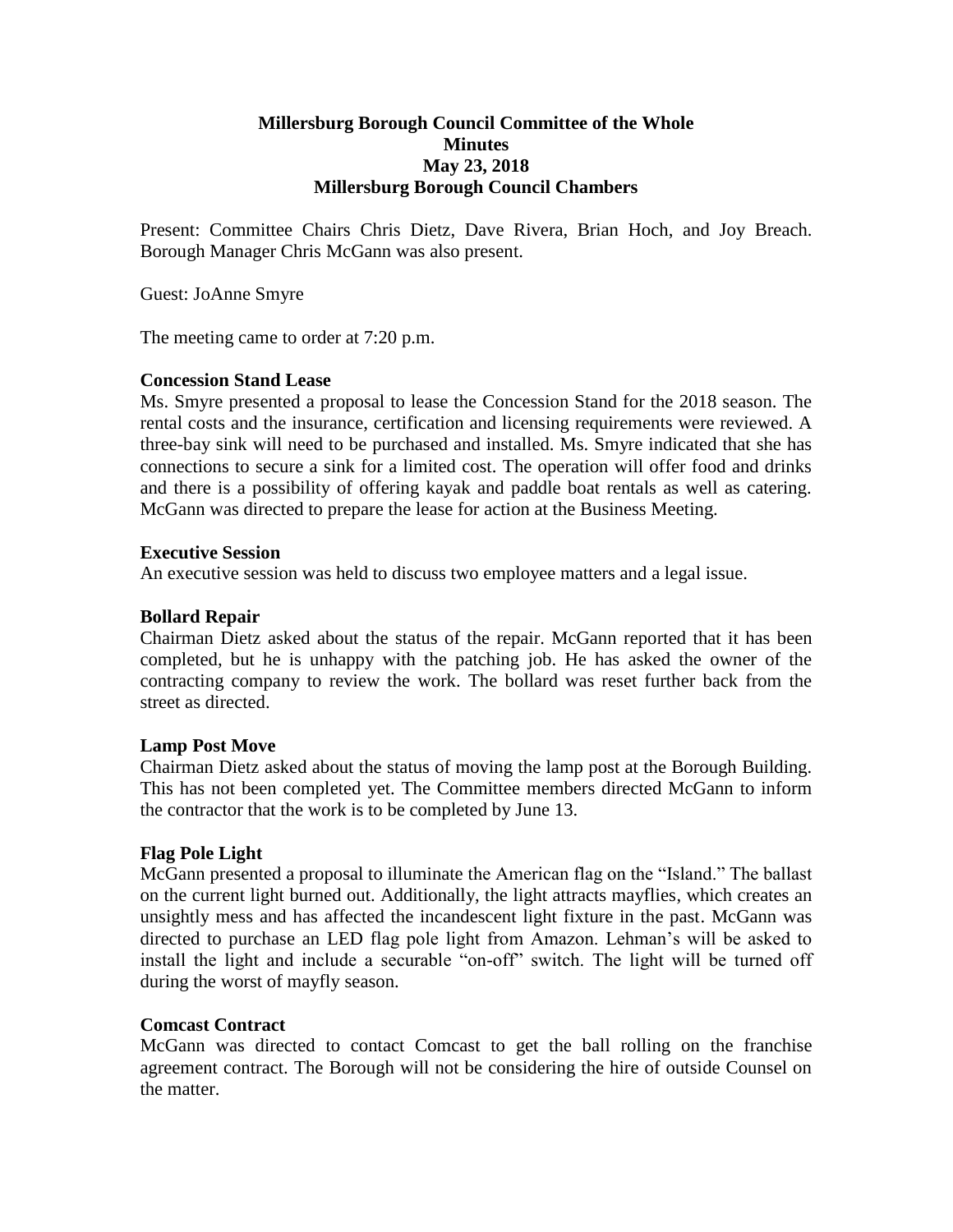## **Pine Street Lot and Building Upgrades**

Chairman Rivera presented a proposal to move the Borough's storage facility from Pine Street to the Keystone Street lot. This would potentially allow the Borough to sell the Pine Street real estate and put it back on the tax rolls. A number of issues were discussed regarding the proposal, but it was noted that Council has been interested in such a proposal for a number of years now. The Pine Street property is currently zoned commercial and is located on three irregularly-shaped parcels. There is a storm sewer pipe running under the property and it will be prudent to have a right of way or easement so that the pipe can be maintained. There were also questions about what could or should be built on the property. McGann was directed to research the following issues:

- 1. If the property remains zoned as commercial, what exactly could be built under the current ordinance?
- 2. What would rezoning the property entail?
- 3. What costs would the Borough incur to do a subdivision and include a right of way?
- 4. What financing options are available if the Borough would build a new facility and use the proceeds of the sale of the property to repay a loan?
- 5. If the property is auctioned off, is there any way to require a specific type of development?
- 6. Would a possible new pole barn type structure need to be as high as the current facility if the salt bins are outside?

McGann also briefly reviewed a list of items that he would like to see addressed in the Borough Building.

## **Surplus Desks**

Committee Members do not object to donating two unused desks to the Fire Company.

## **Center and River Streets Parking Restriction**

Committee Members reviewed the proposal from LTAP to address a truck turning issue at Center and River Streets. Members agreed to a parking restriction on the north side of Center Street from the intersection of River Street east to a point past the existing driveway. Committee Members questioned the need for a parking restriction on River Street. McGann will review that item with LTAP and prepare the necessary Ordinance.

## **Compact Car Parking**

Committee Members reviewed the draft Ordinance and several technical changes were requested. This Ordinance will prohibit parking any vehicle larger than a compact car at certain locations on Market Street. Employees who issue parking tickets will be instructed on Council's intentions.

## **Melter/Bander Purchase**

McGann was authorized to proceed with a quote on this item for the Business Meeting. If possible, the Committee would like McGann and the Public Works Department to visit with another municipality to see how this item would work.